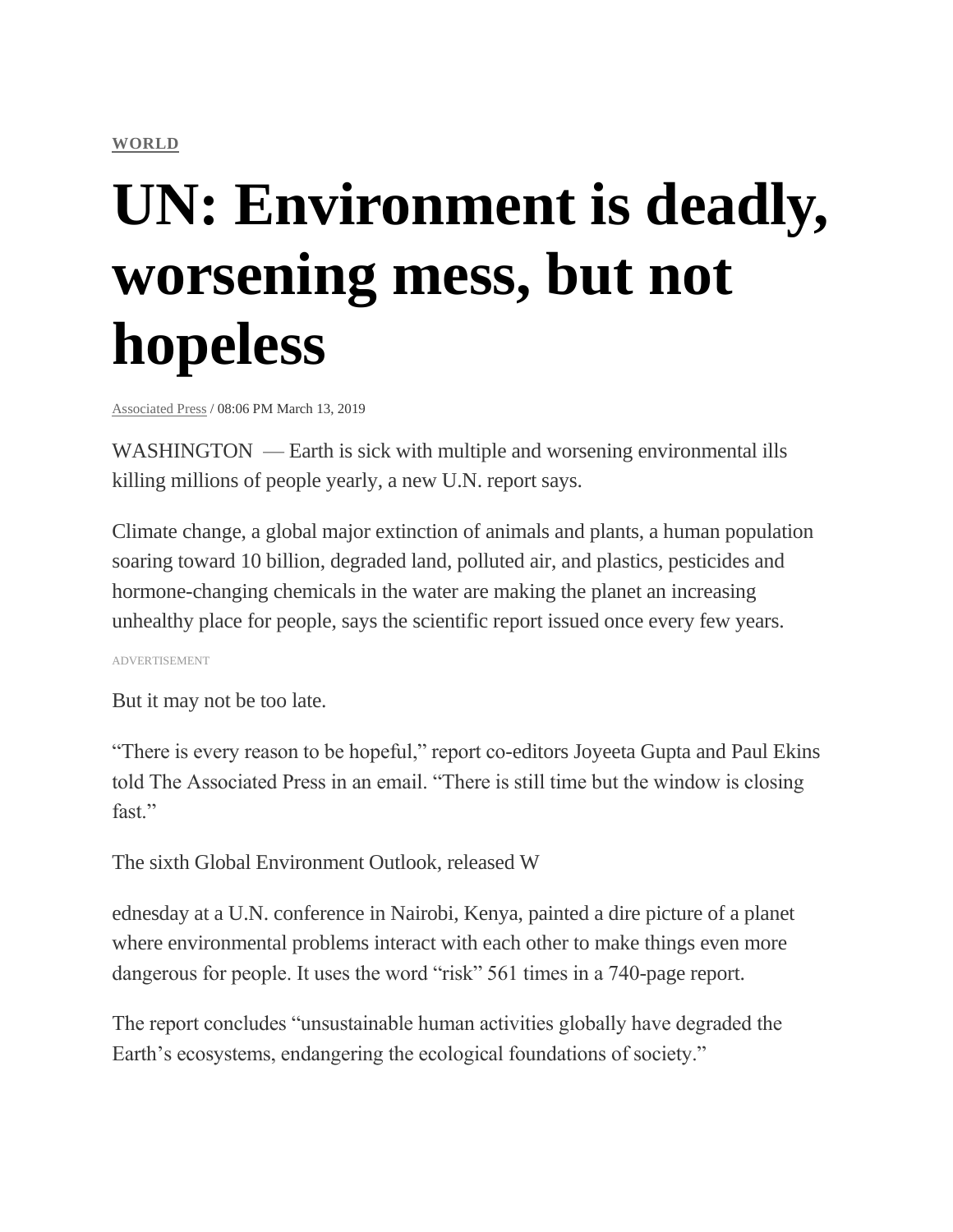But the same document says changes in the way the world eats, buys things, gets its energy and handles its waste could help fix the problems.

The report is "a dramatic warning and a high-level road map for what must be done to prevent widespread disruption and even irreversible destruction of planetary lifesupport systems," said University of Michigan environment dean Jonathan Overpeck, who wasn't part of the report.

Several other scientists also praised the report, which draws on existing science, data and maps.

"This report clearly shows the connections between the environment and human health and well-being," said Stuart Pimm, a Duke University ecologist.

ADVERTISEMENT

Gupta and Ekins, environmental scientists in Amsterdam and London, said air pollution annually kills 7 million people worldwide and costs society about \$5 trillion. Water pollution, with associated diseases, kills another 1.4 million.

The scientists said the most important and pressing problems facing humankind are global warming and loss of biodiversity because they are permanent and affect so many people in so many different ways.

#### **CLIMATE CHANGE**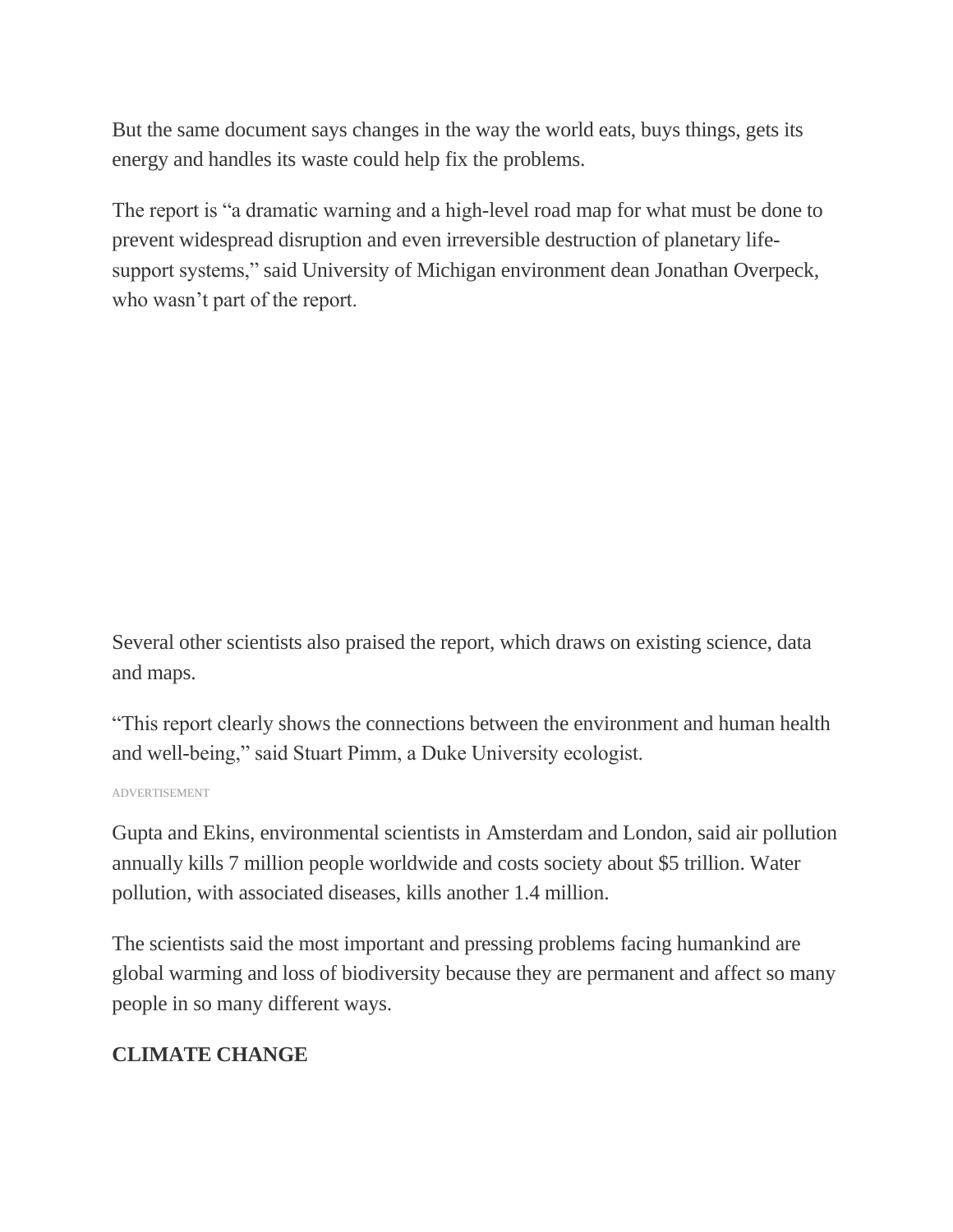"Time is running out to prevent the irreversible and dangerous impacts of climate change," the report says, noting that unless something changes, global temperatures will exceed the threshold of warming — another 1.8 degrees Fahrenheit (1 degree Celsius) above current temperatures — that international agreements call dangerous.

The report details climate change impacts on human health, air, water, land and biodiversity. Almost all coastal cities and small island nations are increasingly vulnerable to flooding from rising seas and extreme weather.

## **BIODIVERSITY**

"A major species extinction event, compromising planetary integrity and Earth"s capacity to meet human needs, is unfolding," the report says, listing threats to ecosystems, fisheries and other major systems. It notes conservationists are divided on whether Earth is in a sixth mass extinction.

#### **AIR POLLUTION**

Not only are millions of people dying each year, but unhealthy air especially hurts "the elderly, very young, ill and poor," the report says.

#### **WATER POLLUTION**

While 1.5 billion people now get clean drinking water they lacked in 2000, water quality in many regions has worsened, the report says.

Plastics and other litter have invaded every ocean at all depths, the report says.

#### **ANTIBIOTIC RESISTANCE**

People getting sick from diseases caused by antimicrobial resistant bacteria in water supplies could become a major cause of death worldwide by 2050, unless something can be done about it, the report says.

## **LAND DEGRADATION**